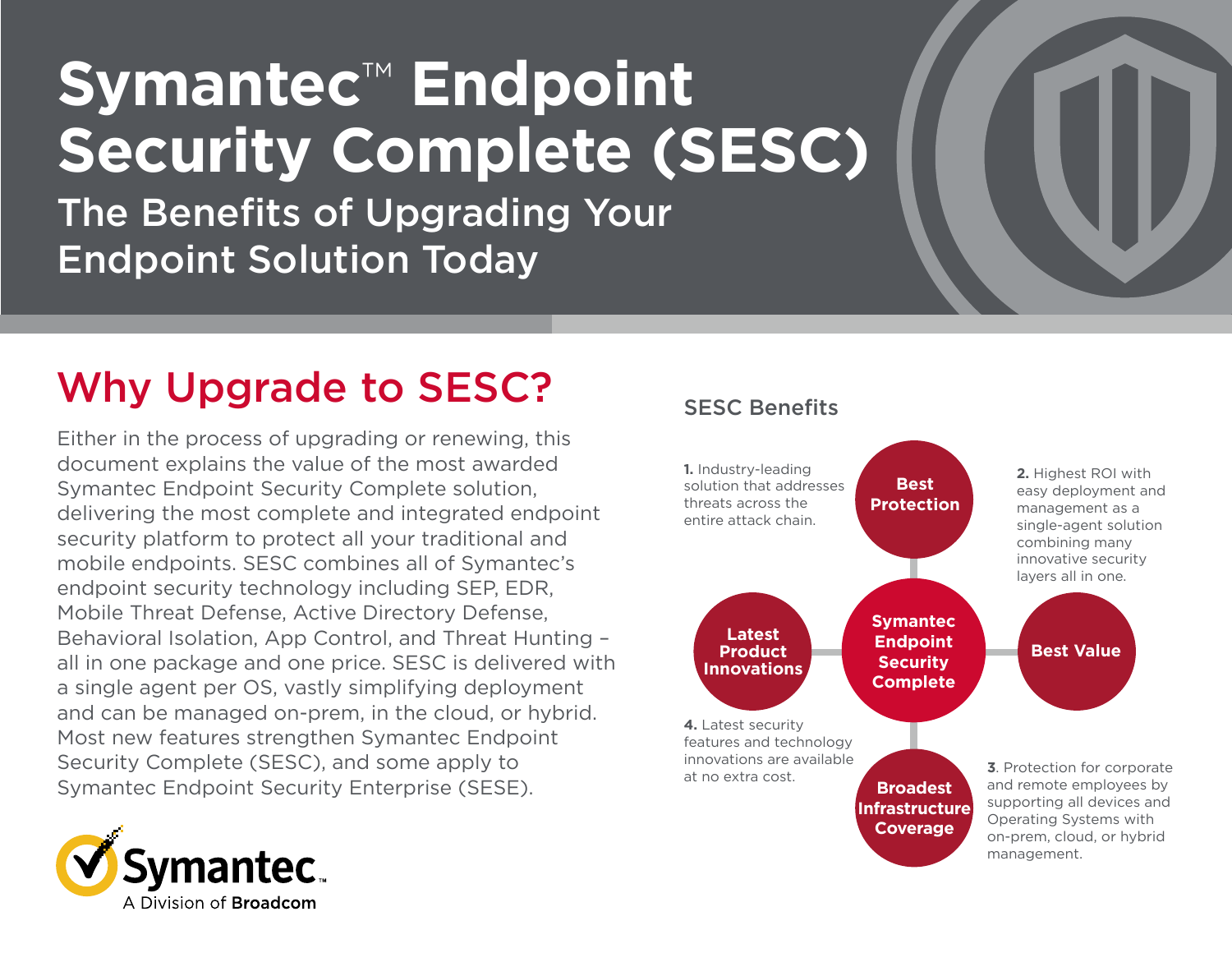

### Best Protection

SESC delivers an industry-leading<sup>1</sup> solution that addresses threats across the entire attack chain.

- Attack Surface Reduction
- Breach Prevention

• Attack Prevention

 $\frac{4}{4}$ 

• Detection and Response

Other solutions may only focus on a portion of the attack chain (i.e. detection and response), leading to too many alerts and false positives. Prevention is also important. By stopping attacks at the beginning, there will be fewer attacks and alerts. Symantec's integration of all SESC security engines gives a better view of threats across all layers. And Symantec's largest customer base helps deliver the most complete set of analytics resulting in better detection and prevention. To top it off, Symantec's Global Intelligence Network allows sharing of intelligence across product pillars, so that knowledge gained from network security and information security can be used to enhance SESC.



Global Intelligence Network: The world's largest civilian cyber intelligence network

Integrated Cyber Defense: Enabling Symantec and third-party integrations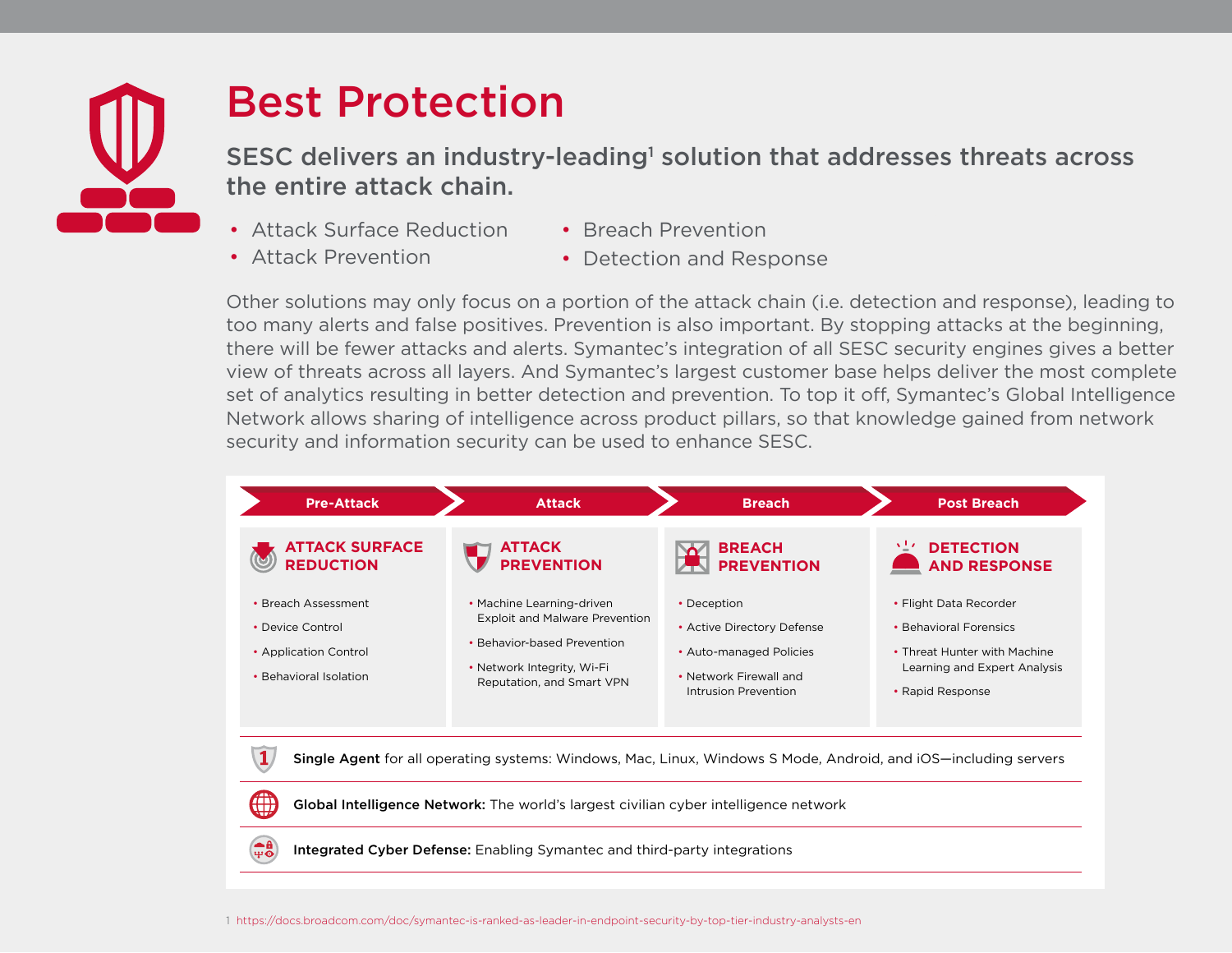

### Best Value

SESC delivers the best value through product quality and operational savings. Security is in our DNA as evidenced by many years of endpoint security leadership. Our continued innovation results in customers investing in Symantec's tried and true technology leading to our #1 market share.

By delivering a single-agent solution, single-console solution, customers enjoy significant operational savings with fast deployment and easy management. An added benefit for customers who work with us as a single vendor for all endpoint security needs is the additional administrative and dollar savings.



#### Broadest Infrastructure Coverage

SESC delivers complete protection so that you have no blindspots. It secures all your devices (traditional, mobile, and server) and all key Operating Systems (Windows, macOS, Linux, Android, iOS, and more). In addition, whether your management model is on-premises, cloudbased, or a hybrid somewhere in-between, we are on that cloud journey with you to support you every step of the way. Symantec understands your needs because we've been protecting enterprises effectively for decades.